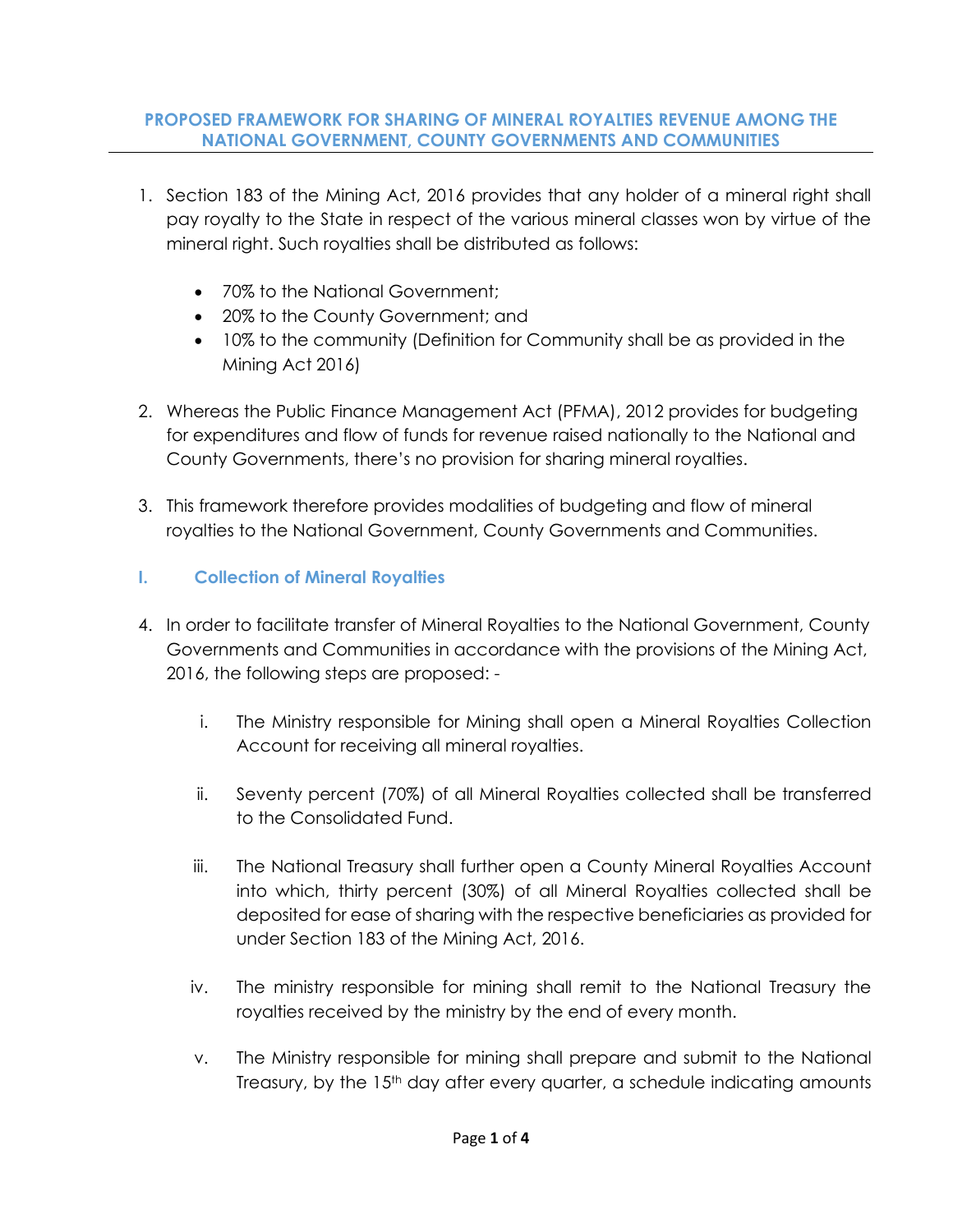due to County Governments and communities from which the royalties were collected and minerals against which the payments were made.

- vi. The National Treasury shall transfer the 30% from the County Mineral Royalty Account, within 14 days upon receipt of the schedule, to the respective County Revenue Fund (CRF) of the benefiting County based on the schedule prepared by the Ministry responsible for Mining.
- vii. The 30% shall be transferred based on a legal instrument that shall be approved by Parliament.
- viii. The National Treasury and Ministry responsible for Mining and Petroleum shall ensure that all royalties collected since the enactment of the Mining Act, 2016 are disbursed to the Counties and Communities as provided by the Act.

## **II. Framework for Sharing the 20% Mineral Royalties Due to County Governments**

- 5. The National Treasury shall, by the  $20<sup>th</sup>$  day after the end of every quarter, share with the Controller of Budget the schedule submitted by the Ministry responsible for mining in line with paragraph 4(v) above; indicating amounts due to County Governments and communities from which the royalties were collected and Minerals against which the payments were made. This shall form the basis for transfer of funds from Mineral Royalties Collection Account to the respective County Revenue Funds.
- 6. Each recipient County Government shall include in its estimates of revenue the 30% mineral royalties share as approved by Parliament. The 20% mineral royalties share shall be retained by the County Government while the 10% mineral royalties share shall be transferred to the respective communities.
- 7. Requisition of funds from the CRF to the respective communities shall be as provided for in the PFMA, 2012.

## **III. Framework for Sharing the 10% of Mineral Royalties Due to Communities**

- 8. Each recipient County Governments shall include in their estimates of expenditure, mineral royalty's transfers to communities for approval by the County Assembly. The estimates shall include a schedule of allocation to the communities to benefit from the mineral royalties' revenue.
- 9. The 10% entitled to the Communities shall be transferred through the respective County Governments for purposes of financing projects/interventions as identified by communities.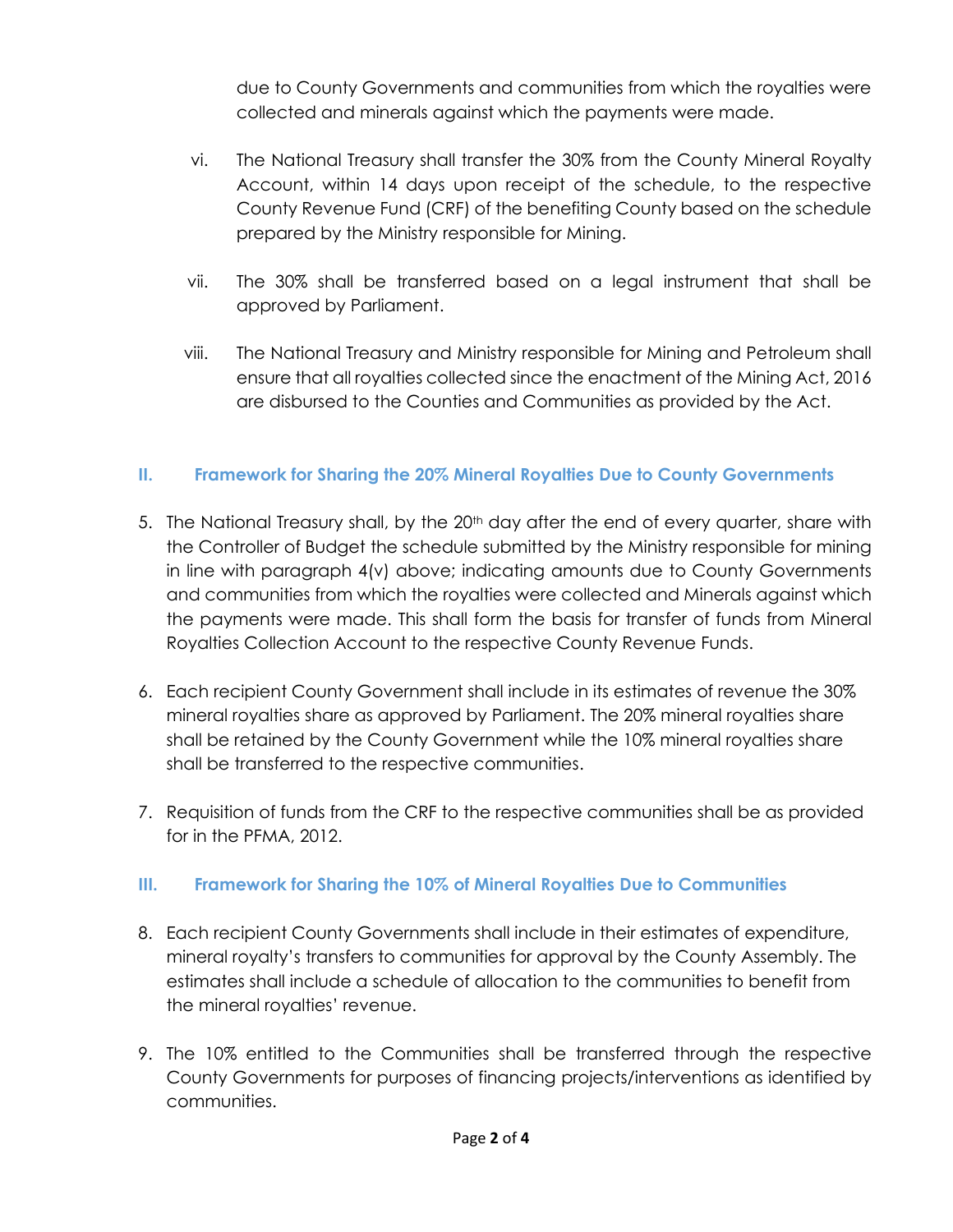- 10. Each County Government shall open a Special Purpose Account (SPA) for depositing the 10% mineral royalties share to communities.
- 11. Each Community shall, through the respective Community Development Agreement Committee open an account for receiving the 10% mineral royalties share for the respective community.
- 12. The County Treasury shall transfer the 10% due to the Communities to the various accounts of the Communities in line with the Schedule approved by the County Assembly.
- 13. Funds due to communities shall not lapse to County Revenue Fund but shall be re-budgeted in the subsequent financial year.
- 14. The authority to withdraw funds from the Community Accounts shall be vested in the Chief Officer in charge of mining in the County Government.

## **IV. Institutional Arrangement**

- 15. The institutional arrangement for identification and approval of community interventions/projects to be financed from the 10% share of mineral royalties due to Communities, shall be aligned with the existing Community Development Agreement Committees (CDACs) as spelt out in the Mining (Community Development Agreement) Regulations, 2017. Where there is no CDAC in existence, communities shall be required to form one. In addition, for purposes of implementation of interventions/projects, CDACs shall have the following additional members;
	- a) the County Executive Committee Member (CECM) responsible for mining or his/her representative; and,
	- b) the County Executive Committee Member (CECM) responsible for Finance or his/her representative.
- 16. The Committee members shall elect the Chairperson and Secretary from among the members.
- 17. The members shall serve for a period of three years and the term may be renewed once.
- 18. The Cabinet Secretary responsible for Mining shall appoint members to the Committee.
- 19. The Committee shall: -